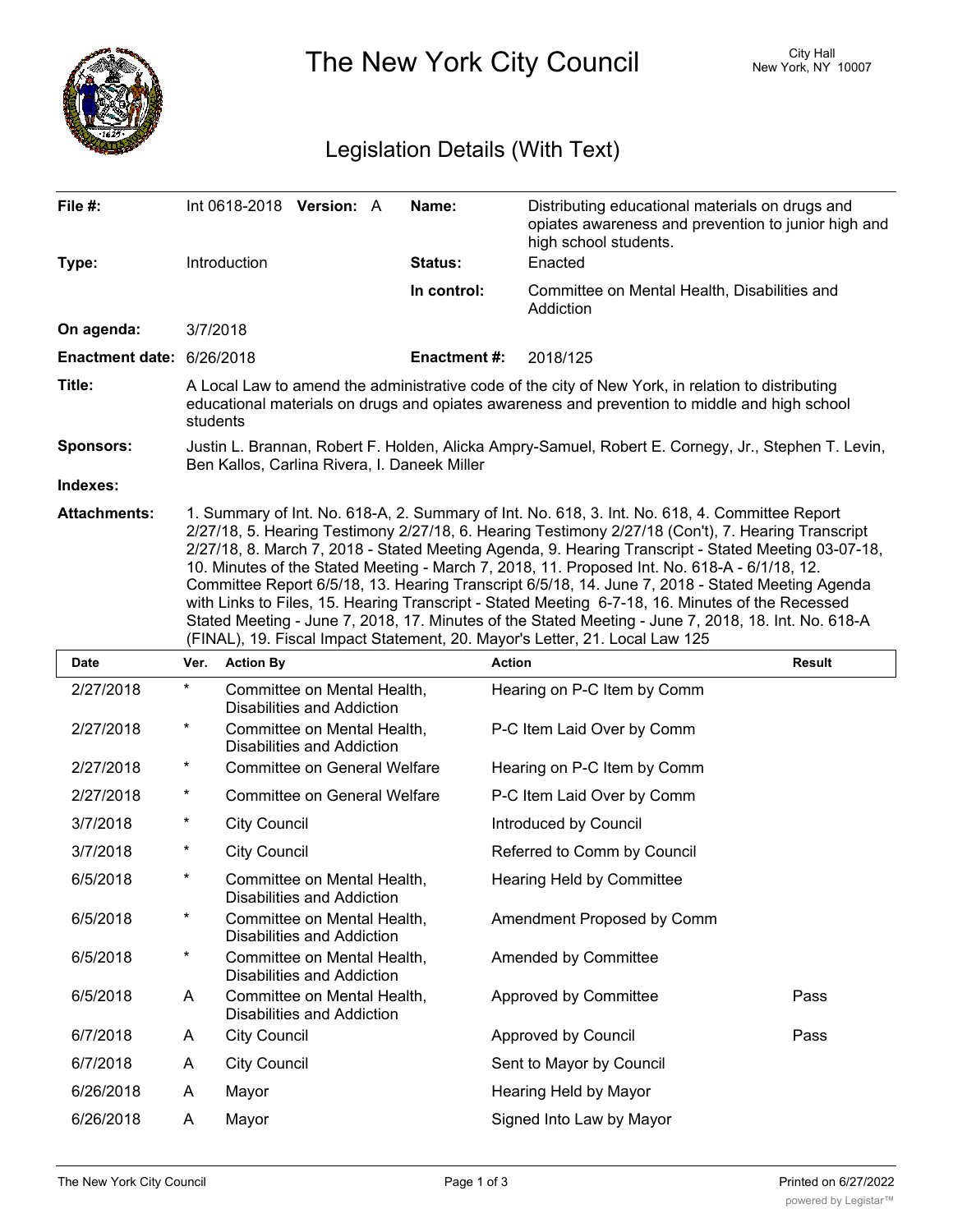## **File #:** Int 0618-2018, **Version:** A

6/27/2018 A City Council Recved from Mayor by Council

Int. No. 618-A

By Council Members Brannan, Holden, Ampry-Samuel, Cornegy, Levin, Kallos, Rivera and Miller

A Local Law to amend the administrative code of the city of New York, in relation to distributing educational materials on drugs and opiates awareness and prevention to middle and high school students

Be it enacted by the Council as follows:

Section 1. Chapter 1 of title 17 of the administrative code of the city of New York is amended by adding

a new section 17-199.9 to read as follows:

§ 17-199.9 Educational materials on drugs and opiates awareness and prevention. a. Definitions. For the

purposes of this section, the following terms have the following meanings:

DOE. The term "DOE" means the department of education.

DYCD. The term "DYCD" means the department of youth and community development.

b. The department shall develop age appropriate educational materials regarding drugs and opiates

awareness and prevention.

c. Such materials shall be made available by the department to DYCD and DOE at the beginning of each calendar year.

d. The department shall make available such educational materials on the department's website in English and in each of the designated citywide languages as defined in section 23-1101.

§ 2. Chapter 4 of title 21 of the administrative code of the city of New York is amended by adding a new section 21-410 to read as follows:

§ 21-410 Distribution of educational materials on drugs and opiates to youth services programs.

a. The department shall make available the educational materials on drugs and opiates awareness and prevention developed by the department of health and mental hygiene pursuant to section 17-199.9 to youth attending afterschool programs funded by the department for students in grades six to twelve.

b. The department shall ensure that such educational materials are available on the department's website